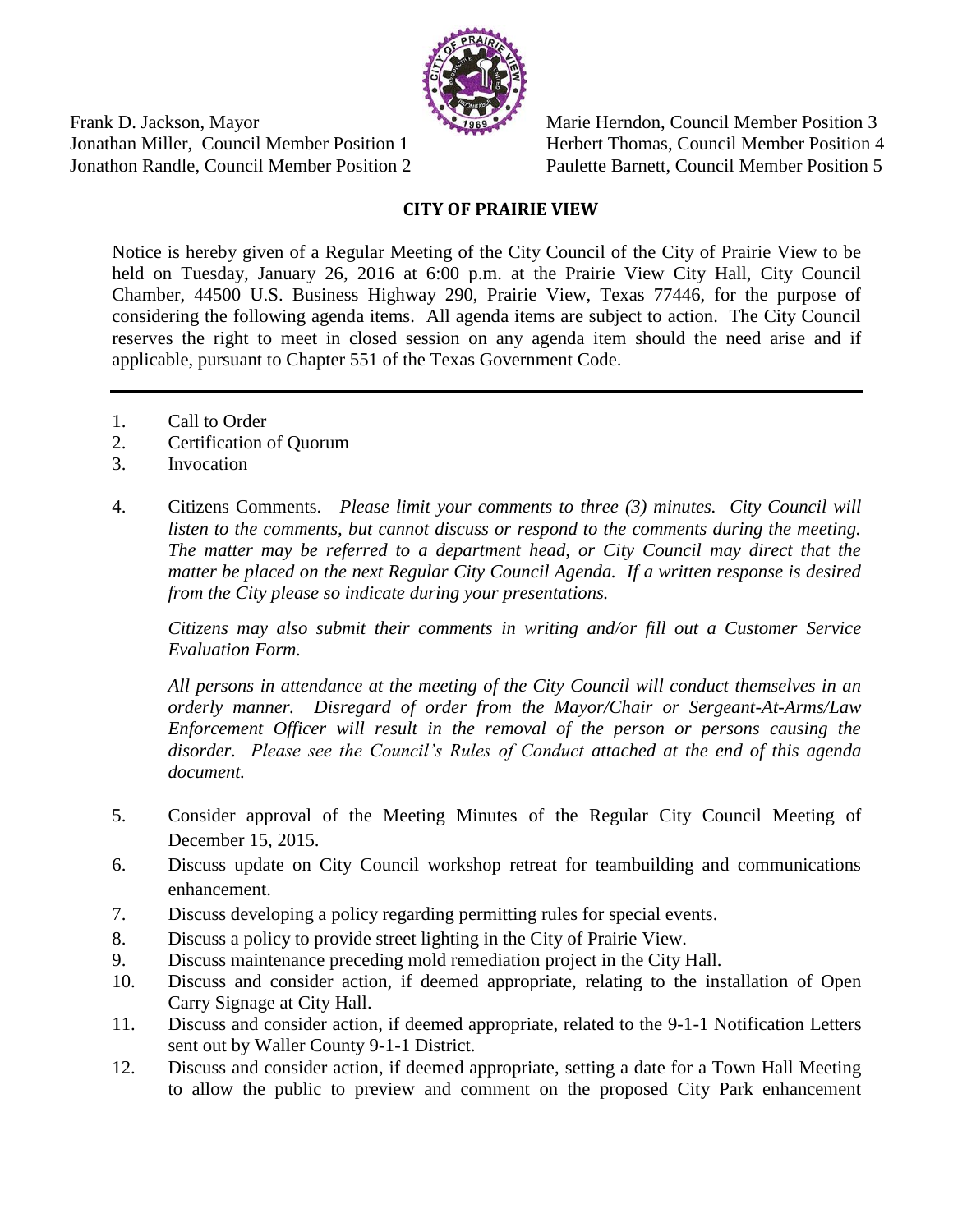concepts for the Sandra Bland Memorial Park.

- 13. Discuss and consider action, if deemed appropriate, setting a date for a Town Hall Meeting to allow the public to preview and comment on the Prairie View A&M University/TXDOT beautification project on FM 1098 from US Highway 290 to Owens Road (entrance to Prairie View A&M Campus).
- 14. Consider approval of a resolution setting regular City Council meeting dates.
- 15. Discuss and consider action, if deemed appropriate, approving an Ordinance amending the Code of Ordinances of the City of Prairie View, Texas by amending Section 1.502(b), "Regular Meetings" of Chapter 1.500 "City Council Rules of Procedure"' Deleting Section 1.502(e); Providing for Severability; and Making Other Provisions Related Thereto.
- 16. Discuss and consider action, if deemed appropriate, approving an Ordinance ordering the General Election of Officers for May 7, 2016 for Mayor; City Council Member, Position 4; and City Council Member, Position 5; and ordering a Special Election for May 7, 2016 for the unexpired term for City Council Member, Position 1.
- 17. Consider approval of a resolution ratifying the appointment of Carl Jones as Interim City Secretary and authorizing a Professional Services Contract with Carl Jones for administrative services.
- 18. Consider approval of a resolution authorizing changes to the Prosperity Bank –Hempstead Banking Center Account bank signature card removing Janie Willman, Former City Secretary, and adding Carl Jones, Interim City Secretary.
- 19. Consider approval of a resolution of the City of Prairie View City Council authorizing the opening of a designated non-interest bearing account at Prosperity Bank-Hempstead Banking Center for transactions related to EDA Grant Award 08-01-05082, the project locally known as the James Muse Parkway Project and authorizing signatories for said account.
- 20. Consider approval of a resolution ratifying the appointment of Vedron Bordeaux to the position of Interim Fire Inspector, through January 26, 2016.
- 21. Consider approval of a resolution approving an Economic Development Corporation 4-B Remodeling and Renovation of an Entertainment Center Project described as the renovation/of the bathroom facility at the Newman Center (Fueling Station, Inc.) located at 708 FM 1098, Prairie View, Texas 77446; and authorizing the agreement between the PVEDC-B and the Fueling Station for funding in an amount not to exceed \$39,000.00.
- 22. Consider approval of a resolution approving the funding of travel expenses for Mayor Frank Jackson's participation in the World Conference of Mayors/Historic Black Towns and Settlement Alliance, Inc. in Eatonville, Florida on January  $29-31<sup>st</sup>$ , 2016 in an amount not to exceed \$1,000.00.

### 23. **Departmental Reports.**

- A. Administration Department.
- B. Finance. Financial Statements for the Period of November 2015 and Year-to-Date, Unaudited
- C. Municipal Court Monthly Report for December 2015
- D. Police Monthly Report for December 2015
- E. Public Works Operations Report.
- F. Tax Collections Report from Waller ISD for November 2015
- G. Volunteer Fire Fighting Association Monthly Report for December 2015

### 24. **Mayor and City Council Reports.**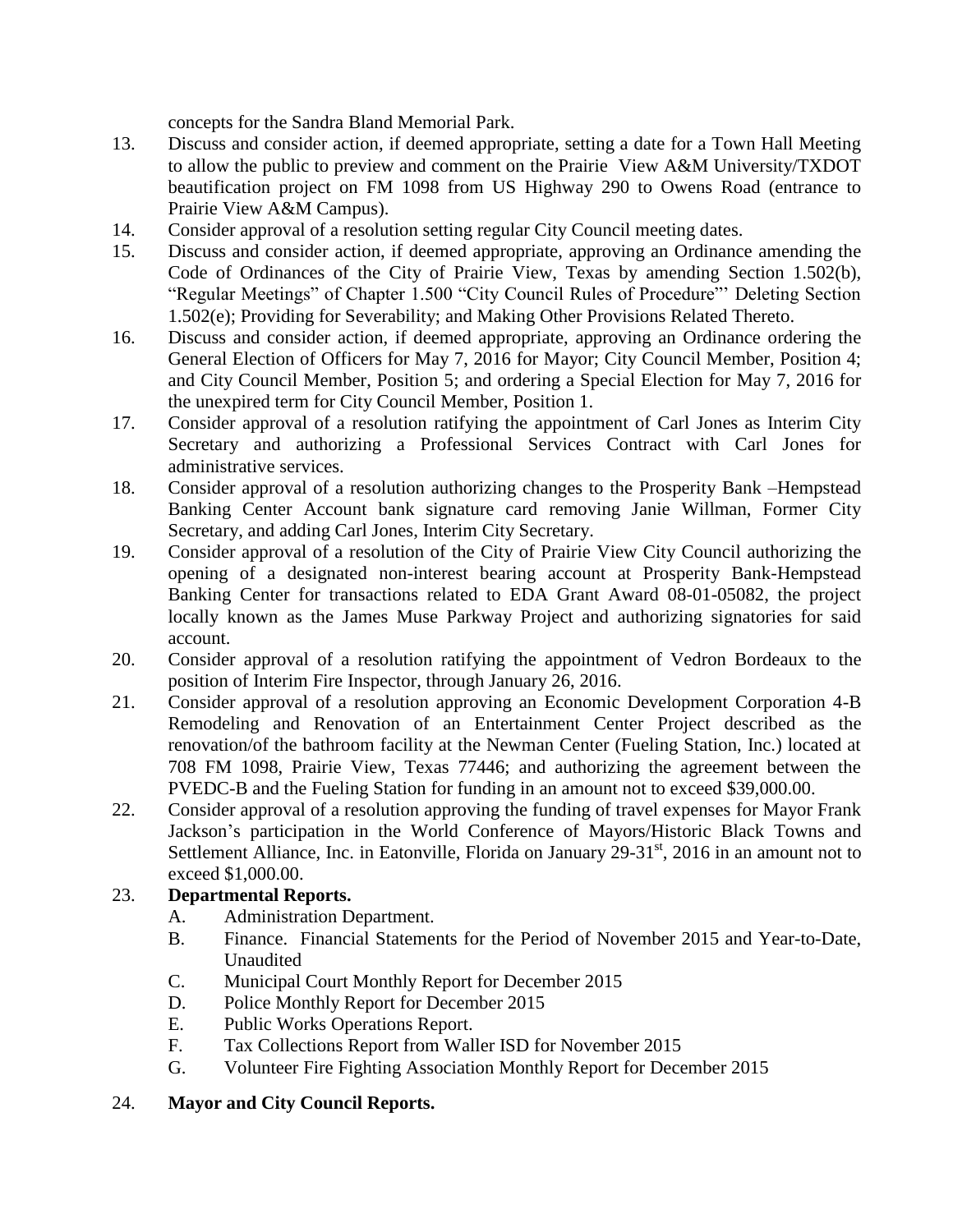Mayor's Reports:

25. New Business (Future Agenda Items) *Under this agenda item, the Mayor and City Council Members may request that certain items be scheduled for a future agenda. Requesting that items be placed on a future agenda does not exclude other agenda items being added during the agenda development process. Future agenda items are scheduled and published in conformance with the Texas Open Meetings Act.* 

# **Executive Session**

- 26. Consultation with Attorney as authorized by the Texas Government Code, Section 551.071 regarding *INOC Properties LP., INOC Inc., and Rodney Gray v. Frank Jackson et al*; Civil Action No. 4:15-cv-00258; In the United States District Court for the Southern District of Texas.
- 27. Consultation with Attorney as authorized by the Texas Government Code, Section 551.071 regarding FLSA compensatory time payments to employees in the Police, Administration, and Public Works Departments.
- 28. Consultation with Attorney as authorized by the Texas Government Code, Section 551.071 regarding complaint filed Michael Kelley against Councilmembers Marie Herndon and Paulette Barnett.
- 29. Consultation with Attorney as authorized by the Texas Government Code, Section 551.071 regarding use of force incident involving Police Officer Michael Kelley.

### **Reconvene Regular Session**

- 30. Discuss and consider action, if deemed appropriate, on settlement offer in the *INOC Properties LP., INOC Inc., and Rodney Gray v. Frank Jackson et al*; Civil Action No. 4:15 cv-00258; In the United States District Court for the Southern District of Texas.
- 31. Discuss and consider action, if deemed appropriate, regarding an Ordinance amending the City of Prairie View's Budget for Fiscal Year 2015-2016 to make payment to employees for compensatory time in the following departments.
	- A. Police Department.
	- B. Administration Department.
	- C. Public Works Department.
- 32. Discuss and consider action, if deemed appropriate, regarding the complaint filed Michael Kelley against Councilmembers Marie Herndon and Paulette Barnett.
- 33. Discuss and consider action, if deemed appropriate, regarding use of force incident involving Police Officer Michael Kelley.

### 34. **Adjourn.**

The City of Prairie View City Council reserves the right to adjourn into Executive Session at any time during the course of this meeting to discuss any of the matters listed above, as authorized by Texas Government Code Sections 551.071 (Consultation with Attorney), 551.072 (Deliberations about Real Property), 551.073 (Deliberations about Gifts and Donations), 551.074 (Personnel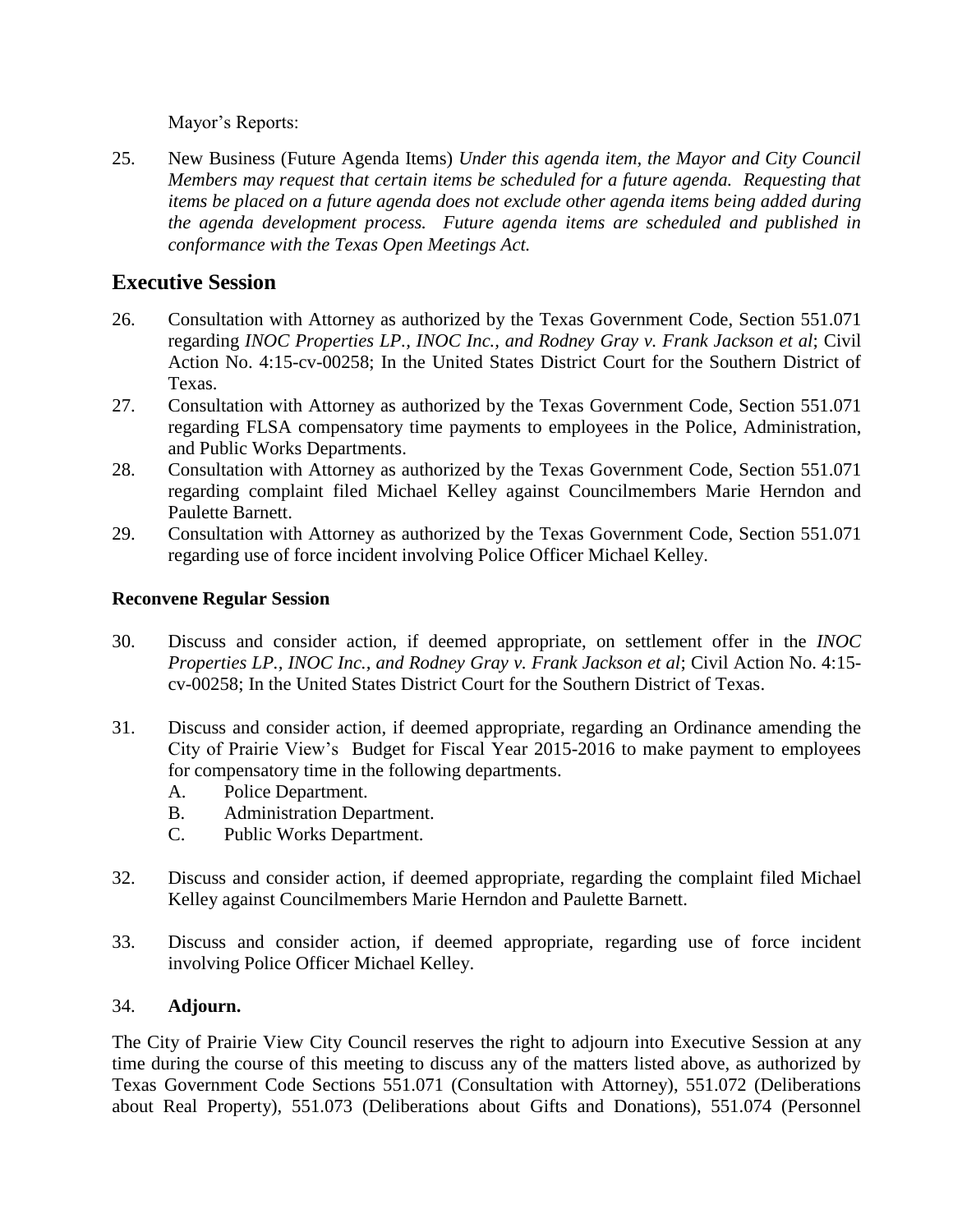Matters), 551.076 (Deliberations about Security Devices), and 551.086 (Economic Development).

I, the undersigned authority, do hereby certify that the above Notice and Agenda of Workshop and Regular Meetings of the governing body of the City of Prairie View is a true and correct copy of said Notice and said Notice was posted on the City Hall front door, a place convenient and readily accessible to the general public at all times; said Notice was posted on Friday, January 22, 2016 by 12 noon, and remained so posted continuously for at least 72 hours preceding the scheduled time for said meeting. The Notice and Agenda was also posted on the City's website at [http://www.prairieviewtexas.gov/departments/council\\_agendas\\_and\\_minutes.php](http://www.prairieviewtexas.gov/departments/council_agendas_and_minutes.php)

Dated this the  $22<sup>nd</sup>$  day January, 2016.

By\_\_\_\_\_\_\_\_\_\_\_\_\_\_\_\_\_\_\_\_\_\_\_\_\_\_\_\_\_\_\_\_\_\_\_\_\_\_\_\_\_\_\_\_

Carl Jones, Interim City Secretary

This facility is wheelchair accessible and accessible parking spaces are available. Requests for accommodations or interpretive services must be made 48 hours prior to this meeting. Please contact the City Secretary at (936) 857-3603.